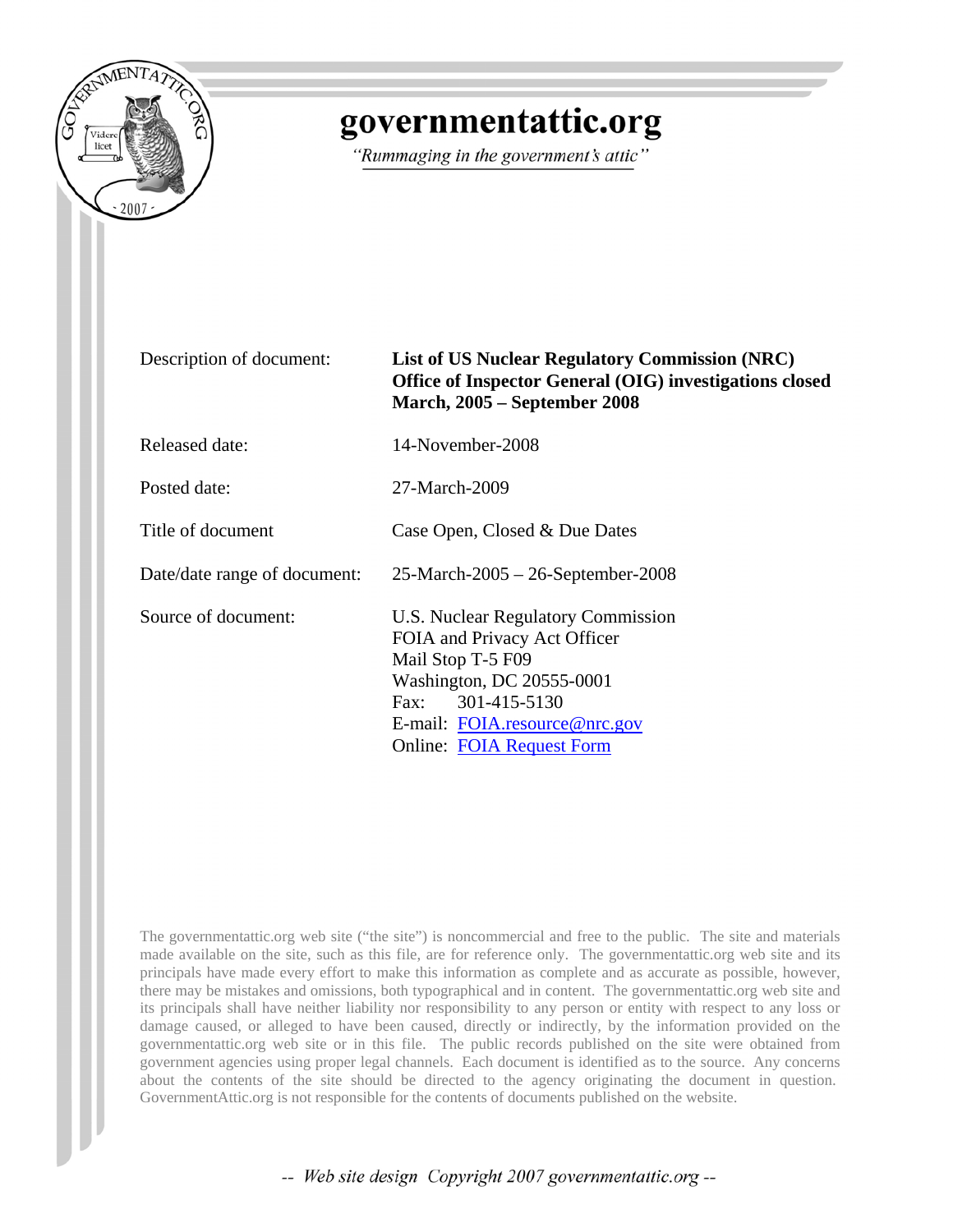|                                                                | <b>U.S. NUCLEAR REGULATORY COMMISSION FOIA/PA</b><br>NRC FORM 464 Part I                                                                                                                                                              |                                                                  | <b>RESPONSE NUMBER</b> |  |  |  |  |
|----------------------------------------------------------------|---------------------------------------------------------------------------------------------------------------------------------------------------------------------------------------------------------------------------------------|------------------------------------------------------------------|------------------------|--|--|--|--|
| $(6-1998)$                                                     |                                                                                                                                                                                                                                       | 2009-0025                                                        | 1                      |  |  |  |  |
|                                                                | <b>164</b><br><b>RESPONSE TO FREEDOM OF</b><br><b>INFORMATION ACT (FOIA) / PRIVACY</b><br><b>SOFIED STRAIN</b><br><b>ACT (PA) REQUEST</b>                                                                                             | <b>RESPONSE</b><br>$\mathbf{k}$ /<br><b>FINAL</b><br><b>TYPE</b> | <b>PARTIAL</b>         |  |  |  |  |
| <b>REQUESTER</b>                                               |                                                                                                                                                                                                                                       | DATE<br><b>NOV 1 4 2008</b>                                      |                        |  |  |  |  |
|                                                                | <b>PART I. -- INFORMATION RELEASED</b>                                                                                                                                                                                                |                                                                  |                        |  |  |  |  |
|                                                                | No additional agency records subject to the request have been located.                                                                                                                                                                |                                                                  |                        |  |  |  |  |
|                                                                | Requested records are available through another public distribution program. See Comments section.                                                                                                                                    |                                                                  |                        |  |  |  |  |
|                                                                | <b>APPENDICES</b><br>Agency records subject to the request that are identified in the listed appendices are already available for<br>public inspection and copying at the NRC Public Document Room.                                   |                                                                  |                        |  |  |  |  |
|                                                                | Agency records subject to the request that are identified in the listed appendices are being made available for<br><b>APPENDICES</b><br>public inspection and copying at the NRC Public Document Room.                                |                                                                  |                        |  |  |  |  |
|                                                                | Enclosed is information on how you may obtain access to and the charges for copying records located at the NRC Public<br>Document Room, 11555 Rockville Pike, Rockville, MD 20852-2738.                                               |                                                                  |                        |  |  |  |  |
| $\bm{\nabla}$                                                  | <b>APPENDICES</b><br>Agency records subject to the request are enclosed.<br>A                                                                                                                                                         |                                                                  |                        |  |  |  |  |
|                                                                | Records subject to the request that contain information originated by or of interest to another Federal agency have been<br>referred to that agency (see comments section) for a disclosure determination and direct response to you. |                                                                  |                        |  |  |  |  |
|                                                                | We are continuing to process your request.                                                                                                                                                                                            |                                                                  |                        |  |  |  |  |
|                                                                | See Comments.                                                                                                                                                                                                                         |                                                                  |                        |  |  |  |  |
|                                                                | <b>PART I.A -- FEES</b>                                                                                                                                                                                                               |                                                                  |                        |  |  |  |  |
| AMOUNT *                                                       | $\mathbf{M}$<br>You will be billed by NRC for the amount listed.                                                                                                                                                                      | None. Minimum fee threshold not met.                             |                        |  |  |  |  |
| \$                                                             | You will receive a refund for the amount listed.<br>* See comments<br>for details                                                                                                                                                     | Fees waived.                                                     |                        |  |  |  |  |
|                                                                | PART I.B -- INFORMATION NOT LOCATED OR WITHHELD FROM DISCLOSURE                                                                                                                                                                       |                                                                  |                        |  |  |  |  |
|                                                                | No agency records subject to the request have been located.                                                                                                                                                                           |                                                                  |                        |  |  |  |  |
| $\bm{\nabla}$                                                  | Certain information in the requested records is being withheld from disclosure pursuant to the exemptions described in and for<br>the reasons stated in Part II.                                                                      |                                                                  |                        |  |  |  |  |
| $\bm{\mathsf{\Sigma}}$                                         | This determination may be appealed within 30 days by writing to the FOIA/PA Officer, U.S. Nuclear Regulatory Commission,<br>Washington, DC 20555-0001. Clearly state on the envelope and in the letter that it is a "FOIA/PA Appeal." |                                                                  |                        |  |  |  |  |
|                                                                | PART I.C COMMENTS (Use attached Comments continuation page if required)                                                                                                                                                               |                                                                  |                        |  |  |  |  |
|                                                                |                                                                                                                                                                                                                                       |                                                                  |                        |  |  |  |  |
|                                                                |                                                                                                                                                                                                                                       |                                                                  |                        |  |  |  |  |
|                                                                |                                                                                                                                                                                                                                       |                                                                  |                        |  |  |  |  |
|                                                                |                                                                                                                                                                                                                                       |                                                                  |                        |  |  |  |  |
|                                                                |                                                                                                                                                                                                                                       |                                                                  |                        |  |  |  |  |
|                                                                |                                                                                                                                                                                                                                       |                                                                  |                        |  |  |  |  |
| SIGNATURE - FREEDOM OF INFORMATION ACT AND PRIVACY ACT OFFICER |                                                                                                                                                                                                                                       |                                                                  |                        |  |  |  |  |
|                                                                | 5а<br>75<br>Donna L. Séaling                                                                                                                                                                                                          |                                                                  |                        |  |  |  |  |
|                                                                |                                                                                                                                                                                                                                       |                                                                  |                        |  |  |  |  |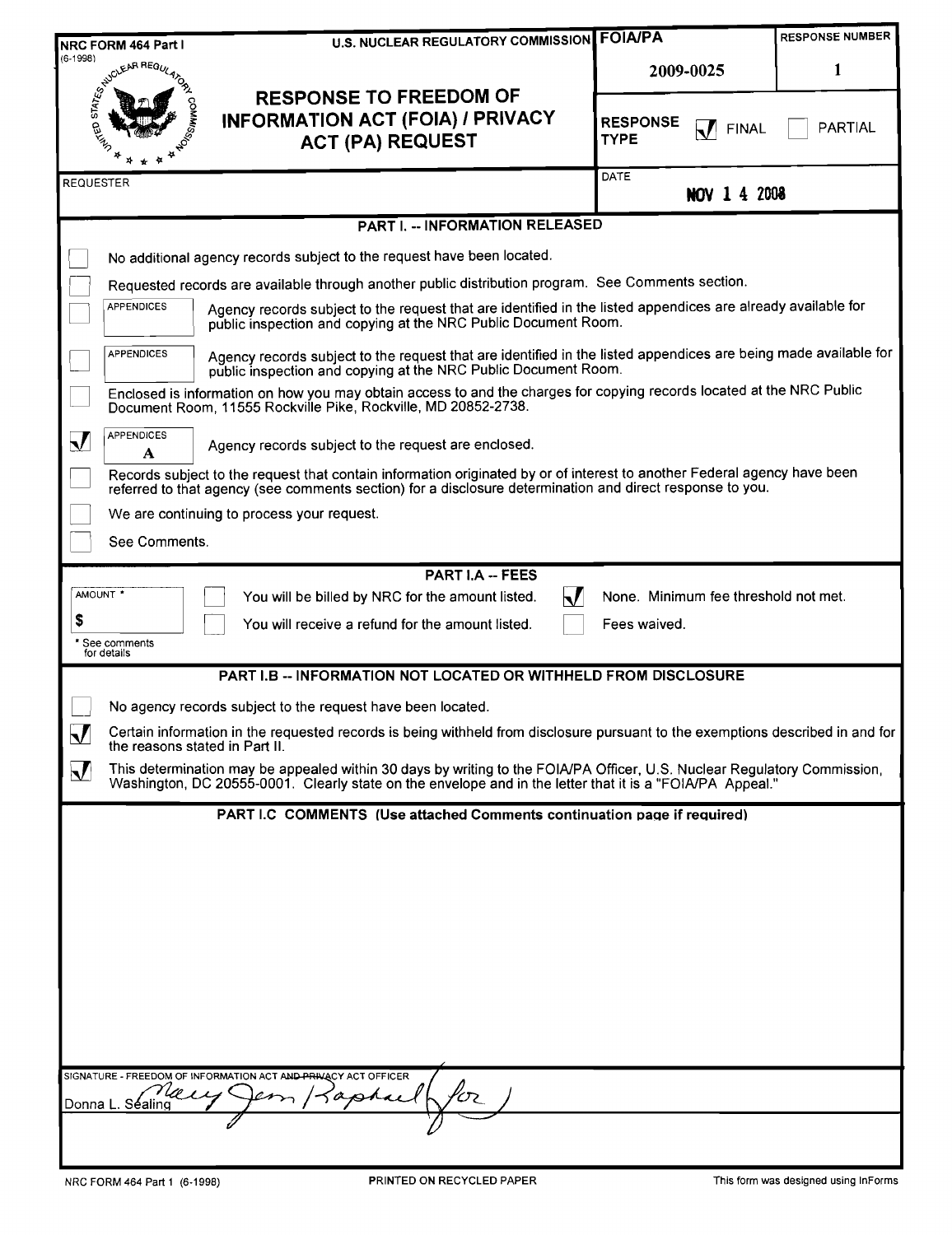|                                                                                                                                                                                                                                                                                                                                                                                                                                                                | NRC FORM 464 Part II                                                                                                                                                                                                                                                                                                                              | <b>U.S. NUCLEAR REGULATORY COMMISSION</b>                                                                                                                                                                                                                                                                                                                                                                     | <b>FOIA/PA</b>        | DATE                |                                                |  |  |  |  |
|----------------------------------------------------------------------------------------------------------------------------------------------------------------------------------------------------------------------------------------------------------------------------------------------------------------------------------------------------------------------------------------------------------------------------------------------------------------|---------------------------------------------------------------------------------------------------------------------------------------------------------------------------------------------------------------------------------------------------------------------------------------------------------------------------------------------------|---------------------------------------------------------------------------------------------------------------------------------------------------------------------------------------------------------------------------------------------------------------------------------------------------------------------------------------------------------------------------------------------------------------|-----------------------|---------------------|------------------------------------------------|--|--|--|--|
|                                                                                                                                                                                                                                                                                                                                                                                                                                                                |                                                                                                                                                                                                                                                                                                                                                   | <b>RESPONSE TO FREEDOM OF INFORMATION</b><br>ACT (FOIA) / PRIVACY ACT (PA) REQUEST                                                                                                                                                                                                                                                                                                                            | 2009-0025             | <b>NOV 1 4 2008</b> |                                                |  |  |  |  |
|                                                                                                                                                                                                                                                                                                                                                                                                                                                                | PART II.A -- APPLICABLE EXEMPTIONS<br><b>APPENDICES</b><br>Records subject to the request that are described in the enclosed Appendices are being withheld in their entirety or in part under the<br>A<br>Exemption No.(s) of the PA and/or the FOIA as indicated below $(5 \cup S.C. 552a$ and/or $\overline{5} \cup S.C. 552(b))$ .             |                                                                                                                                                                                                                                                                                                                                                                                                               |                       |                     |                                                |  |  |  |  |
|                                                                                                                                                                                                                                                                                                                                                                                                                                                                |                                                                                                                                                                                                                                                                                                                                                   | Exemption 1: The withheld information is properly classified pursuant to Executive Order 12958.                                                                                                                                                                                                                                                                                                               |                       |                     |                                                |  |  |  |  |
| $\bm{\nabla}$                                                                                                                                                                                                                                                                                                                                                                                                                                                  |                                                                                                                                                                                                                                                                                                                                                   | Exemption 2: The withheld information relates solely to the internal personnel rules and procedures of NRC.                                                                                                                                                                                                                                                                                                   |                       |                     |                                                |  |  |  |  |
|                                                                                                                                                                                                                                                                                                                                                                                                                                                                | Low 2 Internal matters of a relatively trivial nature.                                                                                                                                                                                                                                                                                            |                                                                                                                                                                                                                                                                                                                                                                                                               |                       |                     |                                                |  |  |  |  |
|                                                                                                                                                                                                                                                                                                                                                                                                                                                                |                                                                                                                                                                                                                                                                                                                                                   | High 2 Disclosure would risk circumvention of a legal requirement.                                                                                                                                                                                                                                                                                                                                            |                       |                     |                                                |  |  |  |  |
|                                                                                                                                                                                                                                                                                                                                                                                                                                                                |                                                                                                                                                                                                                                                                                                                                                   | Exemption 3: The withheld information is specifically exempted from public disclosure by statute indicated.                                                                                                                                                                                                                                                                                                   |                       |                     |                                                |  |  |  |  |
|                                                                                                                                                                                                                                                                                                                                                                                                                                                                | 2161-2165).                                                                                                                                                                                                                                                                                                                                       | Sections 141-145 of the Atomic Energy Act, which prohibits the disclosure of Restricted Data or Formerly Restricted Data (42 U.S.C.                                                                                                                                                                                                                                                                           |                       |                     |                                                |  |  |  |  |
|                                                                                                                                                                                                                                                                                                                                                                                                                                                                |                                                                                                                                                                                                                                                                                                                                                   | Section 147 of the Atomic Energy Act, which prohibits the disclosure of Unclassified Safeguards Information (42 U.S.C. 2167).                                                                                                                                                                                                                                                                                 |                       |                     |                                                |  |  |  |  |
|                                                                                                                                                                                                                                                                                                                                                                                                                                                                | the submitter of the proposal.                                                                                                                                                                                                                                                                                                                    | 41 U.S.C., Section 253b, subsection (m)(1), prohibits the disclosure of contractor proposals in the possession and control of an executive<br>agency to any person under section 552 of Title 5, U.S.C. (the FOIA), except when incorporated into the contract between the agency and                                                                                                                         |                       |                     |                                                |  |  |  |  |
|                                                                                                                                                                                                                                                                                                                                                                                                                                                                |                                                                                                                                                                                                                                                                                                                                                   | Exemption 4: The withheld information is a trade secret or commercial or financial information that is being withheld for the reason(s) indicated.                                                                                                                                                                                                                                                            |                       |                     |                                                |  |  |  |  |
|                                                                                                                                                                                                                                                                                                                                                                                                                                                                |                                                                                                                                                                                                                                                                                                                                                   | The information is considered to be confidential business (proprietary) information.                                                                                                                                                                                                                                                                                                                          |                       |                     |                                                |  |  |  |  |
|                                                                                                                                                                                                                                                                                                                                                                                                                                                                |                                                                                                                                                                                                                                                                                                                                                   | The information is considered to be proprietary because it concerns a licensee's or applicant's physical protection or material control and<br>accounting program for special nuclear material pursuant to 10 CFR 2.390(d)(1).                                                                                                                                                                                |                       |                     |                                                |  |  |  |  |
|                                                                                                                                                                                                                                                                                                                                                                                                                                                                |                                                                                                                                                                                                                                                                                                                                                   | The information was submitted by a foreign source and received in confidence pursuant to 10 CFR 2.390(d)(2).                                                                                                                                                                                                                                                                                                  |                       |                     |                                                |  |  |  |  |
|                                                                                                                                                                                                                                                                                                                                                                                                                                                                |                                                                                                                                                                                                                                                                                                                                                   | Disclosure will harm an identifiable private or governmental interest.<br>Exemption 5: The withheld information consists of interagency or intraagency records that are not available through discovery during litigation.                                                                                                                                                                                    |                       |                     |                                                |  |  |  |  |
|                                                                                                                                                                                                                                                                                                                                                                                                                                                                |                                                                                                                                                                                                                                                                                                                                                   | Applicable privileges:                                                                                                                                                                                                                                                                                                                                                                                        |                       |                     |                                                |  |  |  |  |
|                                                                                                                                                                                                                                                                                                                                                                                                                                                                |                                                                                                                                                                                                                                                                                                                                                   | Deliberative process: Disclosure of predecisional information would tend to inhibit the open and frank exchange of ideas essential to the deliberative process. Where records are withheld in their entirety, the facts are in<br>There also are no reasonably segregable factual portions because the release of the facts would permit an indirect inquiry into the<br>predecisional process of the agency. |                       |                     |                                                |  |  |  |  |
|                                                                                                                                                                                                                                                                                                                                                                                                                                                                |                                                                                                                                                                                                                                                                                                                                                   | Attorney work-product privilege. (Documents prepared by an attorney in contemplation of litigation)                                                                                                                                                                                                                                                                                                           |                       |                     |                                                |  |  |  |  |
|                                                                                                                                                                                                                                                                                                                                                                                                                                                                |                                                                                                                                                                                                                                                                                                                                                   | Attorney-client privilege. (Confidential communications between an attorney and his/her client)<br>Exemption 6: The withheld information is exempted from public disclosure because its disclosure would result in a clearly unwarranted                                                                                                                                                                      |                       |                     |                                                |  |  |  |  |
|                                                                                                                                                                                                                                                                                                                                                                                                                                                                | indicated.                                                                                                                                                                                                                                                                                                                                        | invasion of personal privacy.<br>Exemption 7: The withheld information consists of records compiled for law enforcement purposes and is being withheld for the reason(s)                                                                                                                                                                                                                                      |                       |                     |                                                |  |  |  |  |
|                                                                                                                                                                                                                                                                                                                                                                                                                                                                |                                                                                                                                                                                                                                                                                                                                                   | (A) Disclosure could reasonably be expected to interfere with an enforcement proceeding (e.g., it would reveal the scope, direction, and<br>focus of enforcement efforts, and thus could possibly allow recipients to take action to shield potential wrongdoing or a violation of NRC<br>requirements from investigators).<br>(C) Disclosure would constitute an unwarranted invasion of personal privacy.   |                       |                     |                                                |  |  |  |  |
|                                                                                                                                                                                                                                                                                                                                                                                                                                                                |                                                                                                                                                                                                                                                                                                                                                   | (D) The information consists of names of individuals and other information the disclosure of which could reasonably be expected to reveal                                                                                                                                                                                                                                                                     |                       |                     |                                                |  |  |  |  |
|                                                                                                                                                                                                                                                                                                                                                                                                                                                                |                                                                                                                                                                                                                                                                                                                                                   | identities of confidential sources.<br>(E) Disclosure would reveal techniques and procedures for law enforcement investigations or prosecutions, or guidelines that could                                                                                                                                                                                                                                     |                       |                     |                                                |  |  |  |  |
|                                                                                                                                                                                                                                                                                                                                                                                                                                                                |                                                                                                                                                                                                                                                                                                                                                   | reasonably be expected to risk circumvention of the law.                                                                                                                                                                                                                                                                                                                                                      |                       |                     |                                                |  |  |  |  |
|                                                                                                                                                                                                                                                                                                                                                                                                                                                                | OTHER (Specify)                                                                                                                                                                                                                                                                                                                                   | (F) Disclosure could reasonably be expected to endanger the life or physical safety of an individual.                                                                                                                                                                                                                                                                                                         |                       |                     |                                                |  |  |  |  |
|                                                                                                                                                                                                                                                                                                                                                                                                                                                                |                                                                                                                                                                                                                                                                                                                                                   |                                                                                                                                                                                                                                                                                                                                                                                                               |                       |                     |                                                |  |  |  |  |
|                                                                                                                                                                                                                                                                                                                                                                                                                                                                |                                                                                                                                                                                                                                                                                                                                                   | PART II.B -- DENYING OFFICIALS                                                                                                                                                                                                                                                                                                                                                                                |                       |                     |                                                |  |  |  |  |
| Pursuant to 10 CFR 9.25(g), 9.25(h), and/or 9.65(b) of the U.S. Nuclear Regulatory Commission regulations, it has been determined<br>that the information withheld is exempt from production or disclosure, and that its producti<br>interest. The person responsible for the denial are those officials identified below as denying officials and the FOIA/PA Officer for any<br>denials that may be appealed to the Executive Director for Operations (EDO). |                                                                                                                                                                                                                                                                                                                                                   |                                                                                                                                                                                                                                                                                                                                                                                                               |                       |                     |                                                |  |  |  |  |
|                                                                                                                                                                                                                                                                                                                                                                                                                                                                | <b>DENYING OFFICIAL</b>                                                                                                                                                                                                                                                                                                                           | <b>TITLE/OFFICE</b>                                                                                                                                                                                                                                                                                                                                                                                           | <b>RECORDS DENIED</b> | EDO.                | <b>APPELLATE OFFICIAL</b><br><b>SECY</b><br>ΙG |  |  |  |  |
|                                                                                                                                                                                                                                                                                                                                                                                                                                                                | Joseph A. McMillan                                                                                                                                                                                                                                                                                                                                | <b>Assistant Inspector General for Investigations</b>                                                                                                                                                                                                                                                                                                                                                         | Appendix A            |                     | $\bm{V}$                                       |  |  |  |  |
|                                                                                                                                                                                                                                                                                                                                                                                                                                                                |                                                                                                                                                                                                                                                                                                                                                   |                                                                                                                                                                                                                                                                                                                                                                                                               |                       |                     |                                                |  |  |  |  |
|                                                                                                                                                                                                                                                                                                                                                                                                                                                                |                                                                                                                                                                                                                                                                                                                                                   |                                                                                                                                                                                                                                                                                                                                                                                                               |                       |                     |                                                |  |  |  |  |
|                                                                                                                                                                                                                                                                                                                                                                                                                                                                |                                                                                                                                                                                                                                                                                                                                                   |                                                                                                                                                                                                                                                                                                                                                                                                               |                       |                     |                                                |  |  |  |  |
|                                                                                                                                                                                                                                                                                                                                                                                                                                                                | Appeal must be made in writing within 30 days of receipt of this response. Appeals should be mailed to the FOIA/Privacy Act Officer,<br>U.S. Nuclear Regulatory Commission, Washington, DC 20555-0001, for action by the appropriate appellate official(s). You should<br>clearly state on the envelope and letter that it is a "FOIA/PA Appeal." |                                                                                                                                                                                                                                                                                                                                                                                                               |                       |                     |                                                |  |  |  |  |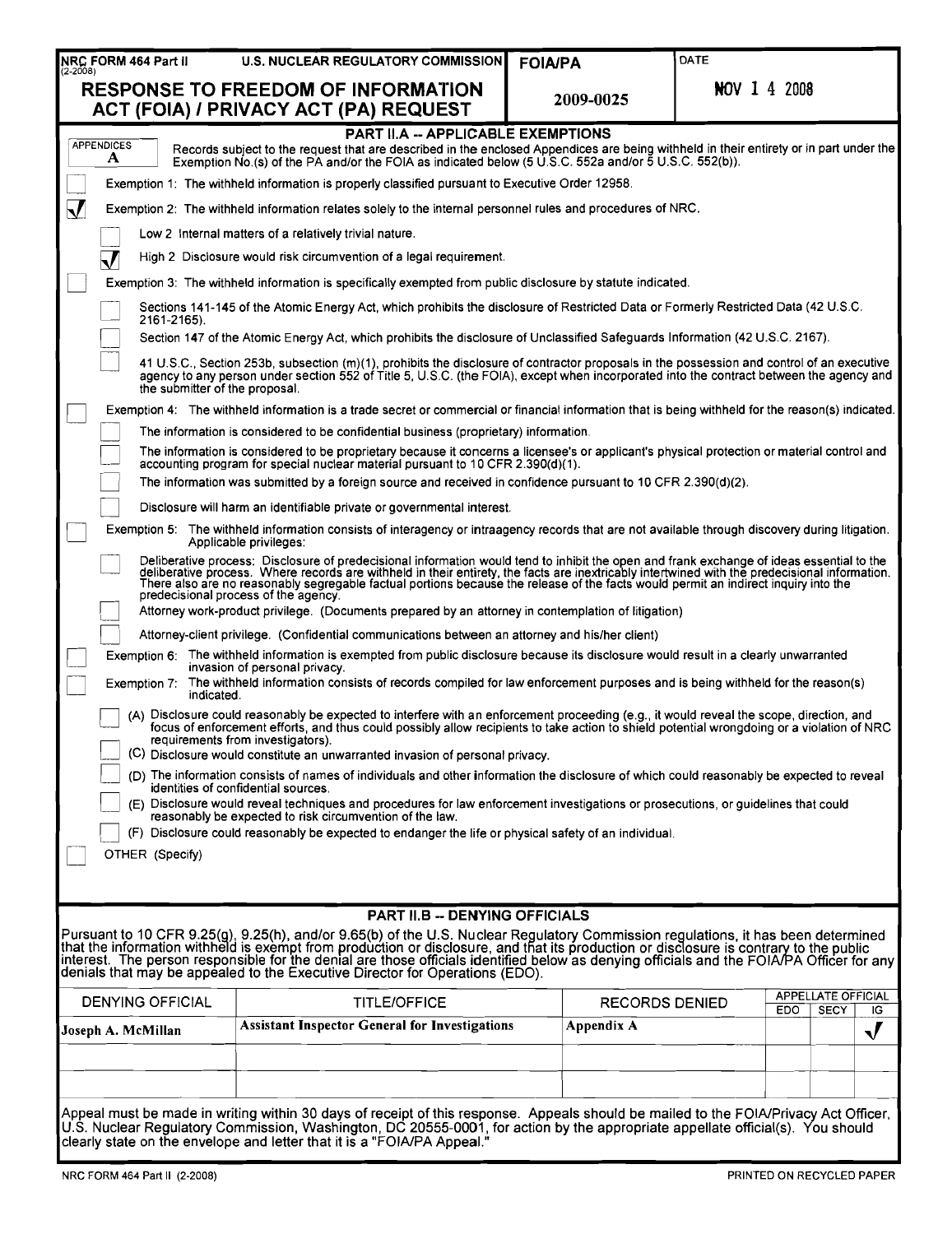## Case Open, Closed & Due Dates

| Case # & Title             | Closed     | Opened     | <b>Due</b> | Case Disposition             |
|----------------------------|------------|------------|------------|------------------------------|
| $C$ 05 038                 | 03/12/2007 | 03/25/2005 |            | 06/30/2005 Closed to File    |
| ∣C 05 046                  | 01/22/2008 | 05/10/2005 |            | 01/05/2007 Referred to NRC I |
| C 05 071∥                  | 06/07/2007 | 08/24/2005 |            | 06/12/2007 Referred to NRC I |
| C 06 013                   | 08/01/2007 | 10/17/2005 |            | 02/17/2006 Referred to NRC I |
| C 06 024                   | 09/19/2008 | 11/14/2005 |            | 12/31/2009 Closed to File    |
| $C$ 06 067                 | 01/23/2007 | 03/31/2006 |            | 12/29/2006 Closed to File    |
| C 06 072                   | 01/31/2007 | 05/25/2006 |            | 09/29/2006 Referred to NRC I |
| C 06 087                   | 04/23/2007 | 08/16/2006 |            | 12/18/2006 Referred to NRC I |
| $C$ 06 090                 | 05/01/2008 | 08/18/2006 |            | 04/30/2008 Closed to File    |
| C 06 092                   | 04/06/2007 | 09/21/2006 |            | 04/06/2007 Closed to File    |
| C 07 001                   | 10/17/2007 | 10/03/2006 |            | 10/19/2007 Closed to File    |
| $ C $ 07 003               | 02/23/2007 | 10/13/2006 |            | 04/13/2007 Closed to File    |
| C 07 004                   | 01/05/2007 | 10/19/2006 |            | 02/19/2007 Closed to File    |
| C 07 005                   | 05/30/2007 | 10/24/2006 |            | 02/24/2007 Referred to NRC I |
| C 07 006                   | 04/26/2007 | 10/25/2006 |            | 04/30/2007 Referred to NRC I |
| C 07 011                   | 07/23/2008 | 11/06/2006 |            | 12/31/2009 Closed to File    |
| $C$ 07 012                 | 08/22/2007 | 11/06/2006 |            | 12/31/2009 Closed to File    |
| $C_{07}$ 013               | 03/13/2008 | 11/17/2006 |            | 03/14/2008 Closed to File    |
| ∣C 07 015                  | 03/14/2007 | 11/17/2006 |            | 05/03/2007 Closed to File    |
| $C$ 07 016                 | 03/20/2007 | 11/20/2006 |            | 04/21/2007 Referred to NRC I |
| C 07 017                   | 03/14/2007 | 11/20/2006 |            | 03/16/2007 Closed to File    |
| $C$ 07 018                 | 09/30/2008 | 11/20/2006 |            | 09/26/2010 Closed to File    |
| C 07 019                   | 03/30/2007 | 11/21/2006 |            | 05/21/2007 Referred to NRC I |
| C 07 020                   | 08/02/2007 | 12/07/2006 |            | 08/31/2007 Closed to File    |
| C 07 021                   | 04/06/2007 | 12/27/2006 |            | 04/27/2007 Closed to File    |
| C 07 022                   | 02/16/2007 | 01/08/2007 |            | 04/06/2007 Closed to File    |
| C 07 023                   | 03/06/2007 | 01/08/2007 |            | 05/08/2007 Closed to File    |
| C 07 025                   | 11/26/2007 | 01/17/2007 |            | 10/17/2007 Referred to NRC!  |
| C 07 026                   | 06/27/2007 | 01/24/2007 |            | 07/24/2007 Closed to File    |
| C 07 027                   | 06/28/2007 | 01/30/2007 |            | 07/30/2007 Closed to File    |
| C 07 028                   | 08/30/2007 | 02/27/2007 |            | 08/30/2007 Closed to File    |
| $C$ 07 029                 | 11/30/2007 | 03/06/2007 |            | 12/07/2007 Closed to File    |
| C 07 030                   | 06/19/2007 | 03/09/2007 |            | 08/08/2007 Closed to File    |
| C 07 031                   | 11/26/2007 | 03/09/2007 |            | 11/16/2007 Referred to NRC I |
| C 07 032                   | 06/13/2007 | 03/12/2007 |            | 07/12/2007 Closed to File    |
| C 07 033                   | 06/26/2007 | 03/14/2007 |            | 07/14/2007 Referred to NRC I |
| $C$ 07 034                 | 06/12/2007 | 03/15/2007 |            | 09/15/2007 Closed to File    |
| C 07 035                   | 10/22/2007 | 03/15/2007 |            | 12/31/2009 Closed to File    |
| C 07 036                   | 03/19/2008 | 03/23/2007 |            | 03/31/2008 Closed to File    |
| <u> C 07 037</u><br>$\sim$ | 11/30/2007 | 03/27/2007 |            | 11/30/2007 Closed to File    |

Page 1 of 1

 $\mathbf{v}$ 

 $\ddot{\phantom{0}}$ 

Thursday, October 30, 2008

 $\bullet$ 

 $\sim 100$ 

 $\bar{\mathcal{A}}$ 

OPFICIAL USE ONLY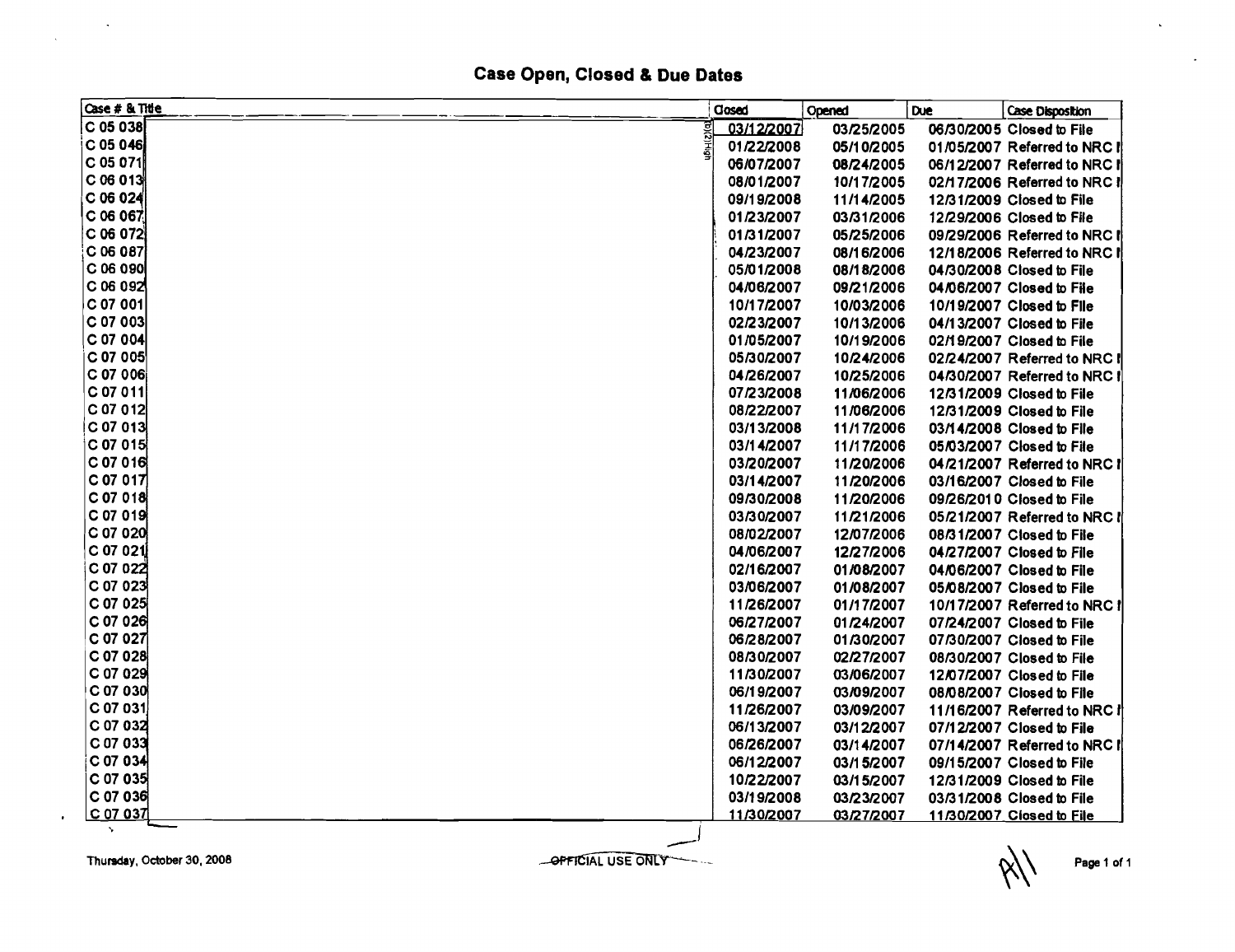## Case Open, Closed & Due Dates

| Case # & Title      | <b>Closed</b> | Opened     | <b>Due</b> | <b>Case Disposition</b>      |
|---------------------|---------------|------------|------------|------------------------------|
| C 07 038            | 08/20/2007    | 03/27/2007 |            | 09/27/2007 Closed to File    |
| C 07 039            | 09/27/2007    | 03/27/2007 |            | 09/27/2007 Closed to File    |
| $C$ 07 040          | 09/26/2008    | 03/27/2007 |            | 12/31/2009 Closed to File    |
| C 07 041            | 08/27/2007    | 03/27/2007 |            | 12/31/2009 Closed to File    |
| C 07 042            | 07/10/2008    | 03/28/2007 |            | 11/30/2007 Referred to NRC ! |
| C 07 043            | 07/30/2007    | 03/30/2007 |            | 10/02/2007 Closed to File    |
| C 07 044            | 10/25/2007    | 04/05/2007 |            | 12/07/2007 Closed to File    |
| C 07 045            | 05/31/2007    | 04/17/2007 |            | 10/17/2007 Closed to File    |
| C 07 046            | 10/12/2007    | 04/19/2007 |            | 10/18/2007 Closed to File    |
| $C$ 07 04 $\vec{z}$ | 08/14/2007    | 05/09/2007 |            | 09/09/2007 Closed to File    |
| C 07 049            | 01/30/2008    | 06/06/2007 |            | 01/31/2008 Closed to File    |
| ⊙ 07 051            | 04/21/2008    | 06/27/2007 |            | 05/31/2008 Closed to File    |
| C 07 052            | 12/05/2007    | 06/29/2007 |            | 12/25/2007 Closed to File    |
| C 07 053            | 07/21/2008    | 06/29/2007 |            | 07/31/2008 Closed to File    |
| C 07 054            | 11/15/2007    | 07/13/2007 |            | 11/13/2007 Referred to NRC I |
| iC 07 055           | 11/26/2007    | 07/13/2007 |            | 11/27/2007 Referred to NRC I |
| C 07 056            | 09/29/2008    | 07/16/2007 |            | 09/30/2008 Referred to NRC ! |
| C 07 057            | 10/16/2008    | 07/16/2007 |            | 07/16/2010 Closed to File    |
| C 07 058            | 08/14/2008    | 07/24/2007 |            | 01/24/2008 Closed to File    |
| C 07 059            | 01/14/2008    | 08/07/2007 |            | 02/06/2008 Referred to NRC I |
| C 07 060            | 04/02/2008    | 08/07/2007 |            | 03/31/2008 Referred to NRC I |
| $C$ 07 061          | 10/17/2007    | 08/20/2007 |            | 02/20/2008 Closed to File    |
| C 07 062            | 02/12/2008    | 08/24/2007 |            | 02/24/2008 Closed to File    |
| C 07 064            | 02/06/2008    | 09/27/2007 |            | 03/27/2008 Closed to File    |
| C 07 065            | 08/22/2008    | 09/27/2007 |            | 08/30/2008 Referred to NRC I |
| C 08 001            | 03/28/2008    | 10/03/2007 |            | 03/28/2008 Closed to File    |
| C 08 002            | 11/20/2007    | 10/03/2007 |            | 04/03/2008 Closed to File    |
| C 08 003            | 04/02/2008    | 10/03/2007 |            | 04/03/2008 Closed to File    |
| C 08 004            | 07/25/2008    | 10/03/2007 |            | 07/31/2008 Closed to File    |
| C 08 005            | 02/14/2008    | 10/09/2007 |            | 04/09/2008 Closed to File    |
| C 08 006            | 02/19/2008    | 10/09/2007 |            | 04/09/2008 Closed to File    |
| C 08 008            | 04/15/2008    | 10/16/2007 |            | 04/16/2008 Closed to File    |
| C 08 010            | 01/04/2008    | 10/23/2007 |            | 04/23/2008 Referred to NRC I |
| $C$ 08 011          | 02/21/2008    | 11/02/2007 |            | 05/02/2008 Closed to File    |
| C 08 013            | 03/05/2008    | 11/15/2007 |            | 03/15/2008 Closed to File    |
| C 08 015            | 04/09/2008    | 11/30/2007 |            | 05/29/2008 Closed to File    |
| C 08 016            | 04/10/2008    | 12/27/2007 |            | 06/27/2008 Closed to File    |
| C 08 017            | 02/14/2008    | 12/28/2007 |            | 07/25/2008 Referred to NRC I |
| C 08 020            | 03/11/2008    | 01/11/2008 |            | 04/11/2008 Closed to File    |
| $C$ 08 022          | 07/22/2008    | 01/22/2008 |            | 07/22/2008 Closed to File    |

 $\mathbf{r}$ 

 $\bullet$ 

 $\mathbf{v}$ 

**DEEICIAL USE ONLY** 

 $\ddot{\phantom{a}}$ 

 $\mathbf{r}$